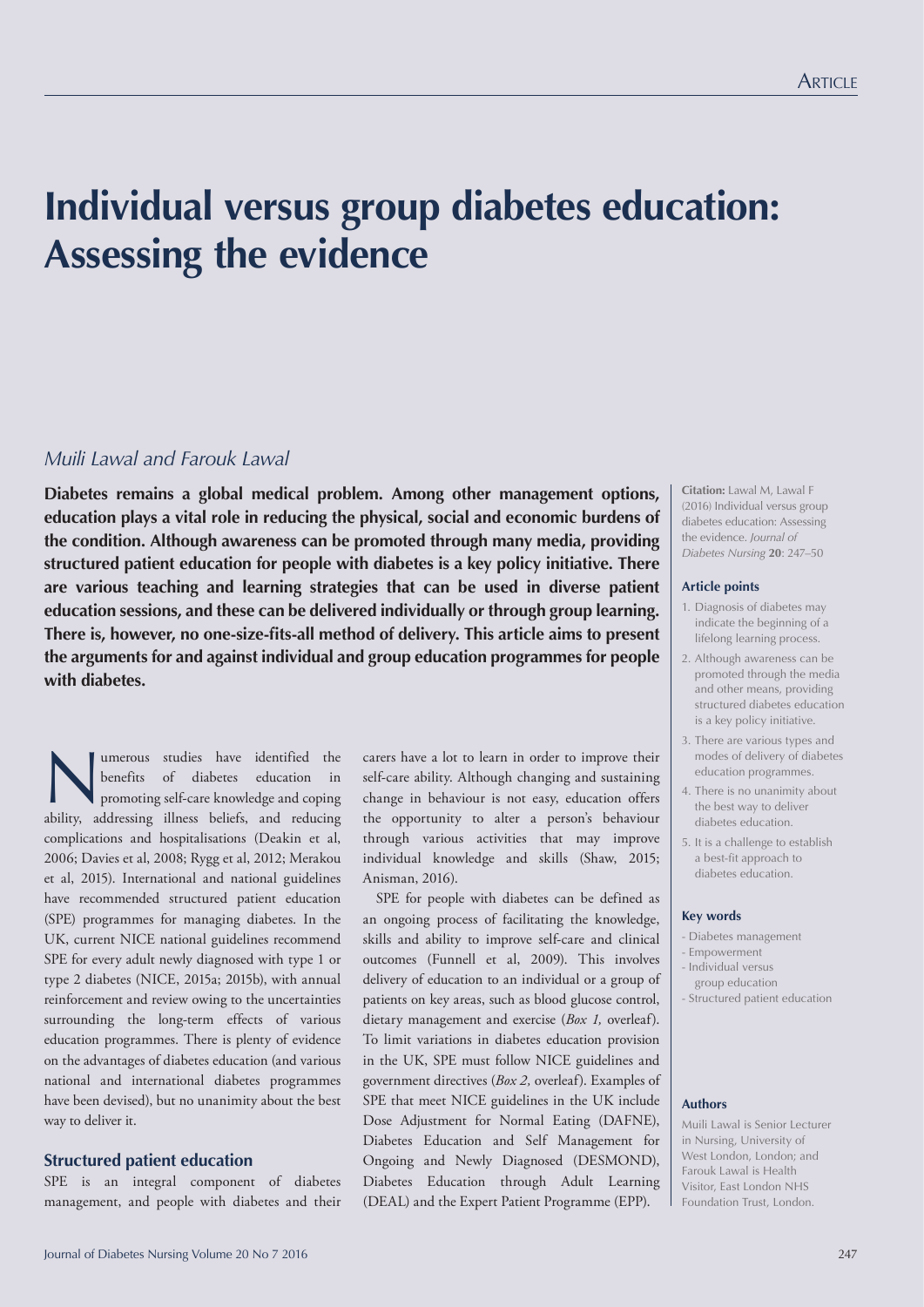## **Box 1. Typical contents of a structured patient education session for diabetes.**

- What is diabetes?
- Types of diabetes.
- Normal blood glucose levels and the implications of abnormal readings.
- Signs and symptoms of diabetes.
- How to treat diabetes
- Complications of diabetes.
- Home blood glucose testing techniques.
- The role of diet, exercise, weight control and compliance to therapy in managing diabetes.
- The importance of foot care, eye screening and routine checks in preventing complications and enhancing quality of life.
- General issues, such as driving, insurance, travel and sex-related problems.

## **Box 2. Characteristics of a structured education programme meeting NICE (2015b) guidance.**

- It is evidenced-based and individualised.
- It has specific learning objectives and supports the patient and carers in developing knowledge, skills, positive attitude and beliefs.
- It has a written curriculum to ensure consistency.
- It is theory-driven and resource-effective.
- It is delivered by trained and certified multidisciplinary healthcare practitioners who are maintaining their competence.
- It is quality assured and audited regularly.

# **Economic determinants of mode of delivery**

The rising prevalence of type 2 diabetes, with its great economic implications and limited resources to address it are part of the driving forces for transition to group-based diabetes self-management education (Smaldone et al, 2006). Rickheim et al (2002) state that one of the determinants to deliver diabetes education in the US is the financial constraint imposed by such programmes. Rickheim et al (2002) and Tang et al (2006) state that group education can be cost effective, and provide greater patient satisfaction and slightly higher positive behavioural modifications than individual education. Furthermore, Hodorowicz (2012) argues that in the present highly competitive and financially challenging environment with increasing practitioner's workloads, a group approach to care has become a reality.

Regardless of the financial debate, Hodorowicz (2012) states that diabetes group medical appointments allow individuals to explore common disease challenges, such as diet and

medications, and may help them to achieve enhanced psychological and health benefits. Similarly, Tang et al (2006) wrote that group education may encourage some learning activities, like social modelling and problem-based learning, when compared to individual education. The US Department of Health and Human Services' National Diabetes Education Program (NDEP) states that the strategy for empowerment of people with diabetes aims to improve the knowledge, skills and self-care ability of the individual (NDEP, 2009). Therefore, it can be argued that any method of diabetes self-management education that achieves the goal of empowerment is as good as another.

## **Group education**

Traditionally, health education has been delivered on a one-to-one basis. Group education has, however, gained momentum for teaching people with certain conditions, including diabetes. Funnell et al (2009) state that diabetes education has evolved from a didactic approach to more empowering models of teaching. "Group" refers to face-to-face interaction between two or more people (Rana and Upton, 2009), while "group dynamics" refers to the process involved in group work, regardless of the nature of the group (Quinn and Hughes, 2007). Therefore, effective diabetes group education means several patients working together harmoniously to achieve the common learning goal of empowerment.

According to Quinn and Hughes (2007), common difficulties in small group and experiential learning require sensitive handling. These problems include speaking over one another, hogging the limelight and unwillingness to participate; practitioners should be alert to these negative signs. Nevertheless, the medium of diabetes group education helps the individual to review and develop their knowledge through interaction. It also improves a person's confidence and may have some impact on their ability to solve diabetes-related problems (Lawal, 2016).

As with any other teaching technique, group learning requires a teacher who facilitates and directs the learning activities. The facilitator is responsible for guiding the group composition, although diabetes educators have no control over the group selection because it is based on the GP referral list (Lawal, 2016). Another challenge for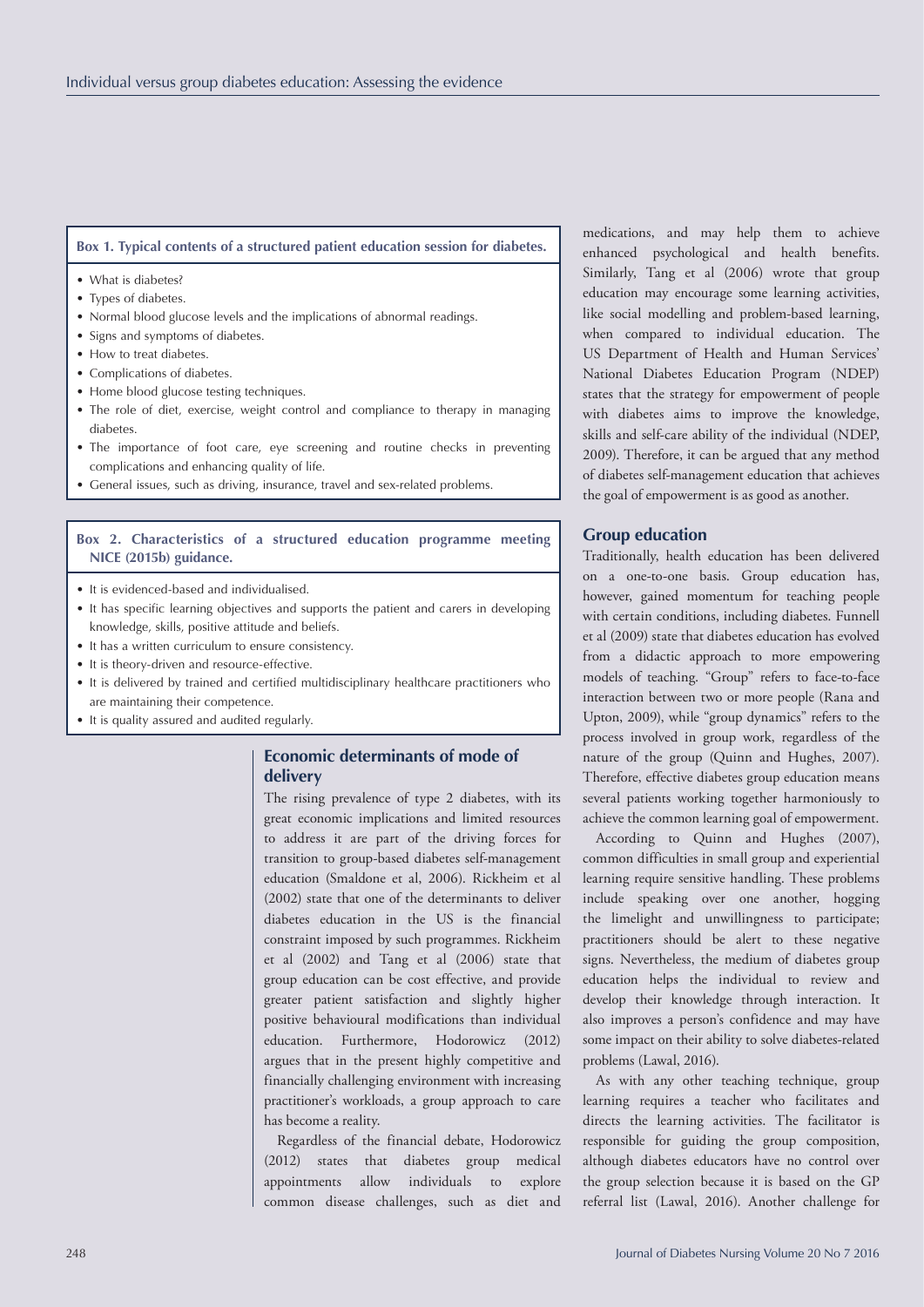the facilitator of group education for diabetes is the diverse nature of the group in terms of age range, cultural differences, linguistic ability and general educational background. Teft (2015) and Shaw (2015) suggested that a patient's background is important in building new knowledge, and that limited literacy and numeracy levels may disadvantage some learners. Whilst group composition is crucial, it is important to consider influencing the group positively by providing adequate information, preparing the learning environment in a conducive manner, encouraging group discussion, giving vulnerable people permission to express their views and empowering them in a friendly way (Lawal, 2016). In this context, sharing experiences, questioning each other and raising personal issues relating to diabetes care within the group can promote empowerment.

#### **Individual versus group education**

Few studies have compared the two methods of education to establish their effectiveness. Four randomised control trials have found an improvement in knowledge, BMI, glycaemic control, weight reduction and self-management skills among the intervention groups that received group education (Gatling, 2003; Adolfson et al, 2007; Davies et al, 2008; Rygg et al, 2012).

Deakin et al (2006), Gucciardi et al (2007) and Merakou et al (2015) found group education to be more effective in improving  $HbA_{1c}$ , body weight and knowledge of diabetes, and in supporting nutrition adherence when compared to individual education alone. Gatling (2003) suggested that the interactive nature of the group session may enhance the understanding of people with diabetes and contribute to changes in behaviour.

In contrast to some studies indicating differences between the two methods of delivery, others suggest that both group and one-to-one educational methods are effective in improving self-management. A systematic review of two studies comparing individual to group education (Duke et al, 2009) found no significant difference in the effects of either educational method on HbA, levels. Similarly, Norris et al (2002) found no difference in glycaemic control between individual and group education. The randomised studies of Campbell et al (1996) and Rickheim et al (2002) also found

both group and individual diabetes education to be effective. Duke et al (2009) state that although patient education is a key aspect of diabetes care, there are some uncertainties surrounding the effectiveness of different strategies and methods of education. Owing to limited available studies and conflicting results about the best method of delivery, Adolfson et al (2007), Gucciardi (2007) and Duke et al (2009) advocated larger, longitudinal studies on this topic.

Ideally, a well-planned diabetes education session should ensure effective patient learning and, consequently, aid patient knowledge and understanding of diabetes management. Reece and Walker (2007) state that each teaching strategy has its merits and demerits. Whatever the method of education, the target is to achieve better clinical outcomes, such as good glycaemic control and lifestyle modifications. Arguably, patients should be given the option of whether they want to learn in a group or individually. NICE (2015b) suggests that people with diabetes should be offered group education as the preferred option, but alternative individual education should be provided for people who are unable or unwilling to attend group education sessions. It is essential to acknowledge that people with diabetes differ in various ways (Lawal, 2016) and that diabetes educators must respond to these differences.

## **Motivation and facilitators to behaviour change**

Although there is a correlation between positive self-management behaviours and good health outcomes, translating knowledge into action is often challenging for the learners (Lawal, 2016). Health behaviours are influenced by factors such as individual life experiences and socio-demographic characteristics. In guiding and supporting positive behaviour change, practitioners must consider an individual's motivation, learning capacity, skills, values and support networks, as well as their personal characteristics, such as age, culture and level of education (Rana and Upton, 2009; Lawal, 2016).

The provision of patient-centred care is a key aspect of national and social care policy in the UK (Abley, 2012); this requires professionals to work alongside patients. This entails using

#### **Page points**

- 1. While the evidence is limited, a small number of studies have found that group patient education is effective in producing improved outcomes.
- 2. Some studies have concluded that group education is more effective than individual education, although other have found no significant difference.
- 3. NICE guidelines state that a group education programme should be offered as the preferred option, but that an alternative be provided for a person unable or unwilling to participate in group education.